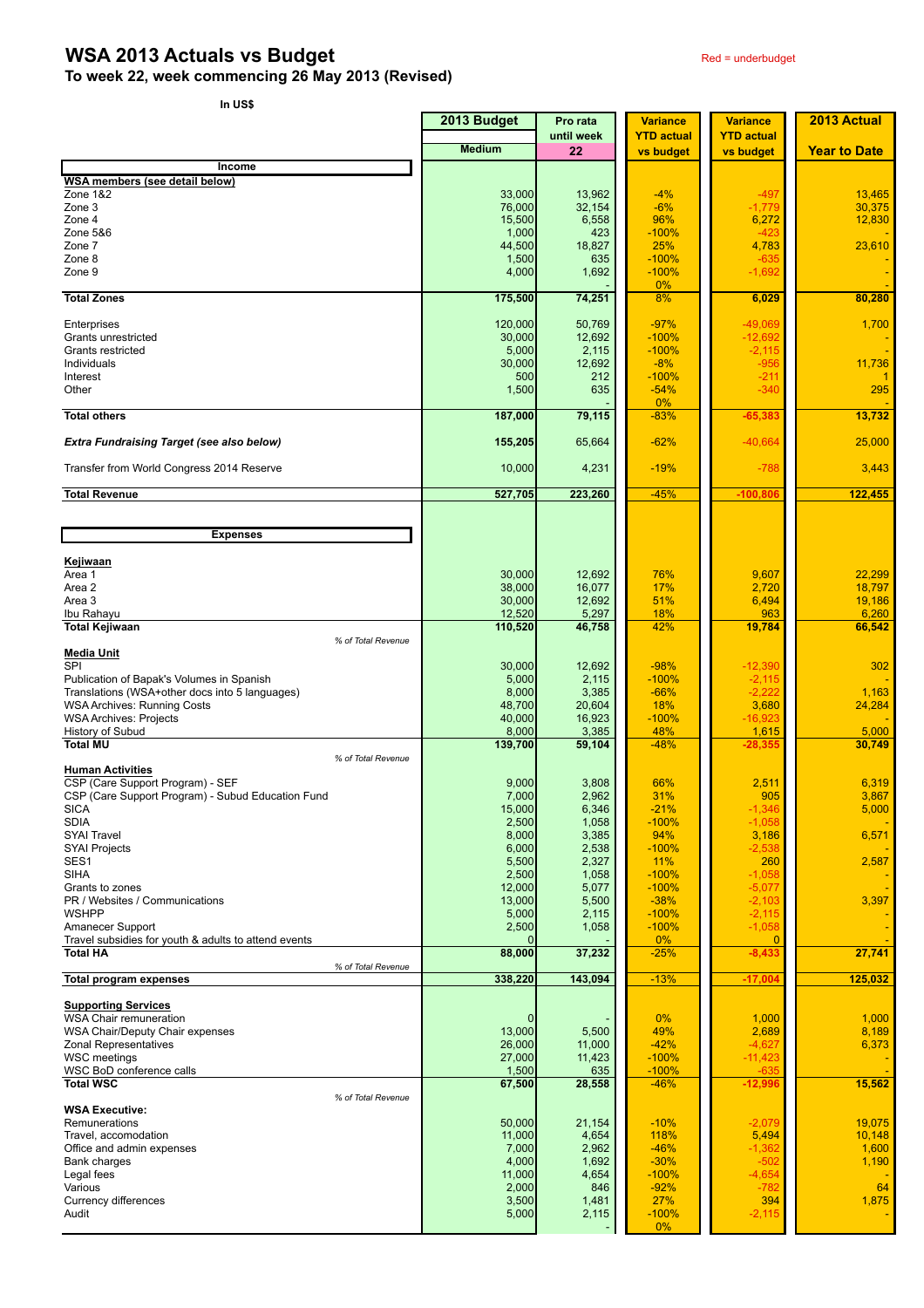## **WSA 2013 Actuals vs Budget** Red = underbudget **To week 22, week commencing 26 May 2013 (Revised)**

| In US\$                                                           |                 |              |                   |                   |                     |
|-------------------------------------------------------------------|-----------------|--------------|-------------------|-------------------|---------------------|
|                                                                   | 2013 Budget     | Pro rata     | <b>Variance</b>   | <b>Variance</b>   | 2013 Actual         |
|                                                                   |                 | until week   | <b>YTD actual</b> | <b>YTD actual</b> |                     |
|                                                                   | <b>Medium</b>   | 22           | vs budget         | vs budget         | <b>Year to Date</b> |
| <b>Total WSA Executive</b>                                        | 93,500          | 39,558       | $-14%$            | $-5,606$          | 33,952              |
| % of Total Revenue<br><b>Pensions</b>                             | 17,485          | 7,398        | 15%               | 1,090             | 8,488               |
| <b>Total Supp. Services</b>                                       | 178,485         | 75,514       | $-23%$            | $-17,512$         | 58.002              |
| % of Total Revenue<br>Contingency<br>World Congress 2014 Advances | 1,000<br>10,000 | 423<br>4,231 | $-100%$<br>$-19%$ | $-423$<br>$-788$  | ٠<br>3,443          |
| <b>Total expenses</b>                                             | 527,705         | 223,262      | $-16%$            | $-35,727$         | 186,477             |
| % of Total Revenue                                                |                 |              |                   |                   |                     |
| <b>Surplus or Deficit</b>                                         |                 | (2)          | $0\%$             | $-65,079$         | (64, 022)           |

| <b>Extra Fundraising Target promised but not yet received:</b> | Individual 1 | 25,000  |         |
|----------------------------------------------------------------|--------------|---------|---------|
|                                                                | Individual 2 | 25,000  |         |
|                                                                | Individual 3 | 30,000  |         |
|                                                                |              |         | 80,000  |
| Balance of Extra Fundraising still to raise after promises     |              |         | 50,205  |
|                                                                |              |         |         |
| Enterprise Income promised but not yet received:               | Enterprise 1 | 100,000 |         |
|                                                                |              |         | 100.000 |
|                                                                |              |         |         |

| <b>Restricted Funds</b> |  |  |
|-------------------------|--|--|
|                         |  |  |

**Income and expenditure for the Restricted Funds below are not included in the Actuals vs Budget section above as they are separate special funds**

| <b>IYTF</b>                        |     |
|------------------------------------|-----|
| Income                             | 900 |
| Expenditure                        |     |
| Balance                            | 900 |
| <b>Bapak's Talks in Spanish</b>    |     |
| Income                             |     |
| Expenditure                        |     |
| Balance                            |     |
| Costa Rica Medical Fund            |     |
| Income                             |     |
| Expenditure                        |     |
| Balance                            |     |
| <b>New Zealand Earthquake Fund</b> |     |
| Income                             |     |
| Expenditure                        |     |
| Balance                            |     |
| Japan Tsunami Fund                 |     |
| Income                             |     |
| Expenditure                        |     |
| Balance                            |     |
| <b>SDIA Fund</b>                   |     |
| Income                             |     |
| Expenditure                        |     |
| Balance                            |     |
| CSP (Care Support Program) - SEF   |     |
| Income                             |     |
| Expenditure                        |     |
| Balance                            |     |
| <b>Ibu Rahayu Travel</b>           |     |
| Income                             |     |
| Expenditure                        |     |
| Balance                            |     |

|                            | <b>Overall Surplus/deficit</b>                                                             | (63, 122)    |
|----------------------------|--------------------------------------------------------------------------------------------|--------------|
|                            | <b>Recconcile to QuickBooks</b><br>World Congress Fund transfer                            | $-3443.22$   |
|                            | <b>QuickBooks balance</b>                                                                  | $-66,565.22$ |
| Key:<br><b>WSA</b><br>SYAI | World Subud Association<br>Subud Youth Activities (International)                          |              |
| <b>SDIA</b><br>C10A        | Susila Dharma International Association<br><b>Subud International Cultural Appopiation</b> |              |

SICA Subud International Cultural Association<br>SESI Subud Enterprise Services International<br>SIHA Subud International Health Association

Subud Enterprise Services International

Subud International Health Association